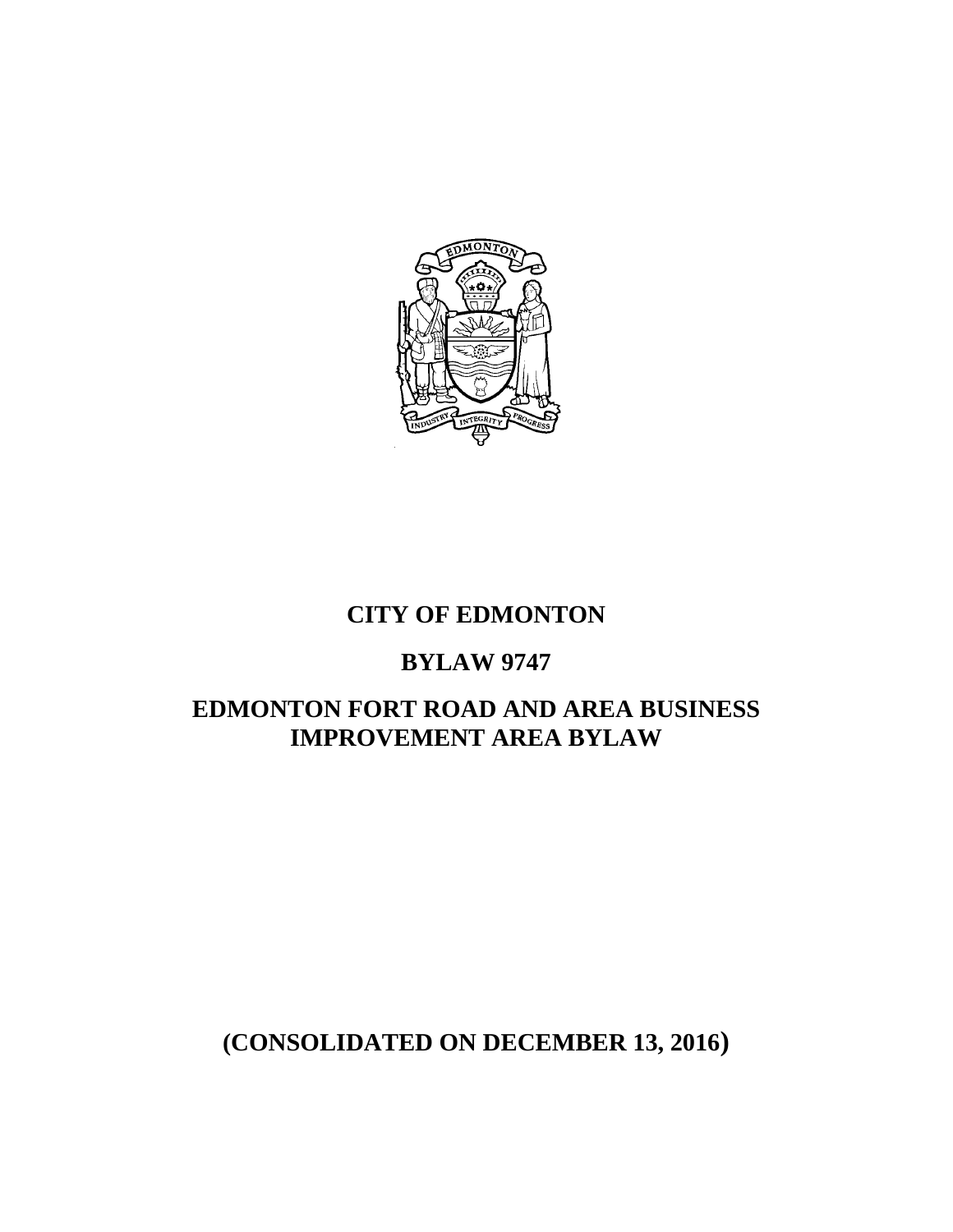### **THE CITY OF EDMONTON**

#### **BYLAW 9747**

#### **EDMONTON FORT ROAD AND AREA BUSINESS IMPROVEMENT AREA BYLAW**

(S.2(a), Bylaw 17778, December 13, 2016)

WHEREAS the Municipal Council of the City of Edmonton received a request, appended hereto and forming Appendix "A" to this Bylaw, pursuant to the Municipal Government Act, R.S.A. 1980, c. M-26, as amended, to

- (a) designate an area as a Business Revitalization Zone and prescribe its boundaries;
- (b) establish a Board of Directors for the Business Revitalization Zone and incorporate the said Board of Directors;

(S.1(a), Bylaw 10964, June 6, 1995)

AND WHEREAS pursuant to Section 171.2 (2) of the Municipal Government Act, R.S.A. 1980, c. M-26, notice of the intention of Council to pass this Bylaw was been mailed to every person who is shown on the current assessment roll of the City as being assessed for business taxes within the boundaries of the Business Revitalization Zone;

(S.1(b), Bylaw 10964, June 6, 1995)

AND WHEREAS a petition objecting to the passing of this Bylaw was received by the Municipal Council of the City but the Petition did not represent at least 1/3 of the business assessment in the Business Revitalization Zone area;

NOW THEREFORE the Municipal Council of the City of Edmonton, duly assembled, enacts as follows:

#### **PART I - PURPOSE, DEFINITIONS AND INTERPRETATION**

| <b>DEFINITIONS</b><br>In this bylaw, unless the context otherwise requires: |  |
|-----------------------------------------------------------------------------|--|
|-----------------------------------------------------------------------------|--|

- (a) "**Board**" means all Directors of the Business Improvement Area as appointed by Council from time to time;
- (b) "**City**" means the municipal corporation of the City of Edmonton;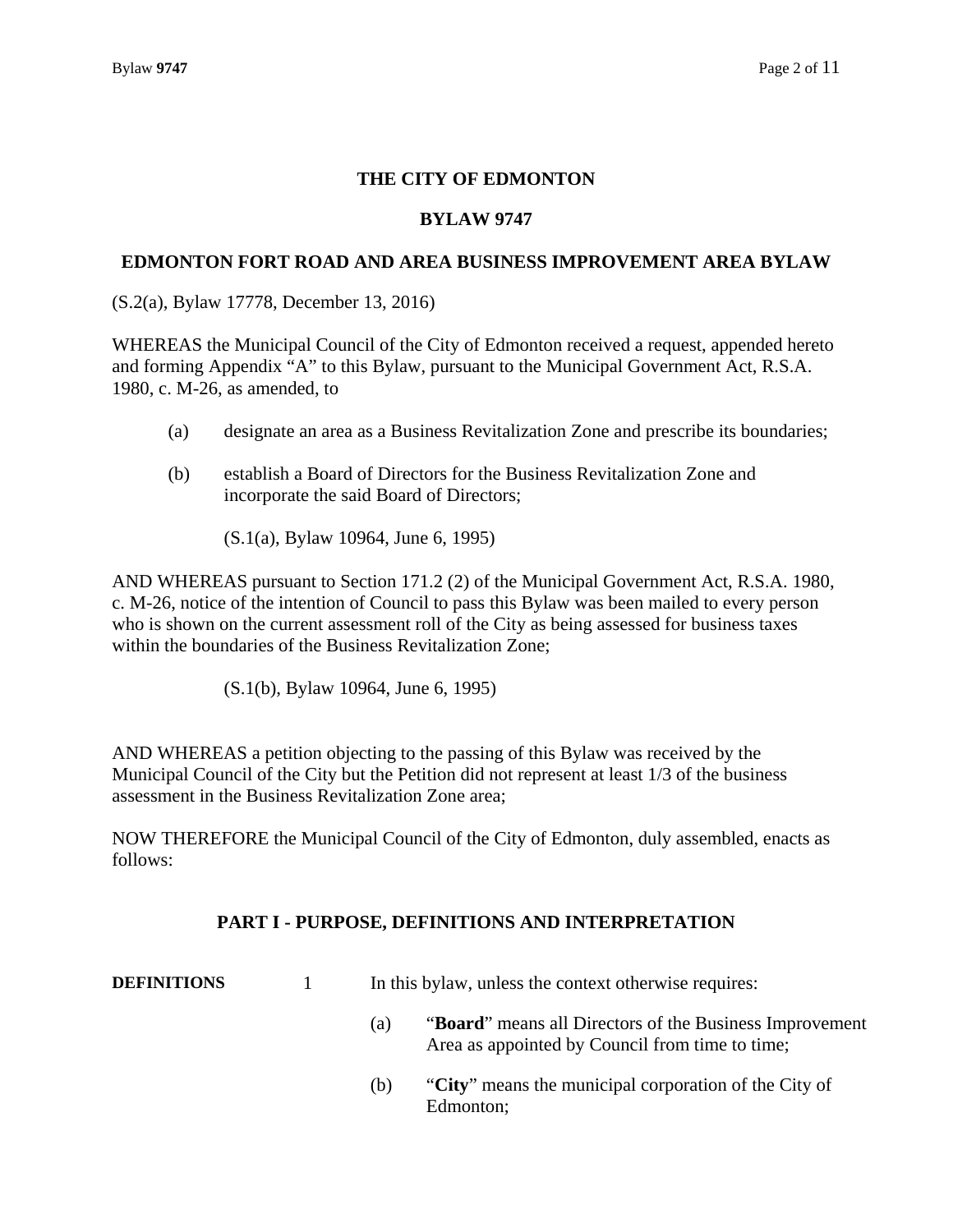| (c) | "Council" means the municipal council of the City of |
|-----|------------------------------------------------------|
|     | Edmonton;                                            |

- (d) "**Director**" means a person appointed by Council pursuant to section 6 of this bylaw;
- (e) "**Member**" means a business assessed for business taxes within the Edmonton Fort Road and Area Business Improvement Area;
- (f) "**MGA**" means the *Municipal Government Act*, S.A. 2000, c. M-26;
- (g) "**Person**" includes an individual, partnership, association, corporation, trustee, executor, administrator or legal representative; and
- (h) *Deleted*.

(S.3, Bylaw 13916, April 19, 2005) (S.2(b), 3, 4(a), Bylaw 17778, December 13, 2016)

**DESIGNATION OF THE ZONE**  2 That area, the boundaries of which are outlined and shaded on the map attached hereto as Appendix "B" and forming part of this Bylaw, and which are more particularly described in Appendix "C" attached, hereto and forming part of this Bylaw, is hereby designated as the "Edmonton Fort Road and Area Business Improvement Area".

> (S.4, Bylaw 13916, April 19, 2005) (S.2(c), Bylaw 17778, December 13, 2016)

- **ESTABLISHMENT OF ASSOCIATION**  3 (1) The Board of Directors of the Edmonton Fort Road and Area Business Improvement Area is hereby established as a corporation under the name "Fort Road Business and Community Association"
	- (2) The Corporation hereby established shall consist of Directors appointed from time to time in accordance with Section 6 hereof.

(S.5, Bylaw 13916, April 19, 2005) (S.4(b), Bylaw 17778, December 13, 2016)

#### **PURPOSES OF THE ZONE**  4 The objects or purposes for which the Edmonton Fort Road and Area Business Improvement Area are established are:

(a) improving, beautifying and maintaining property in the Edmonton Fort Road and Area Business Improvement Area;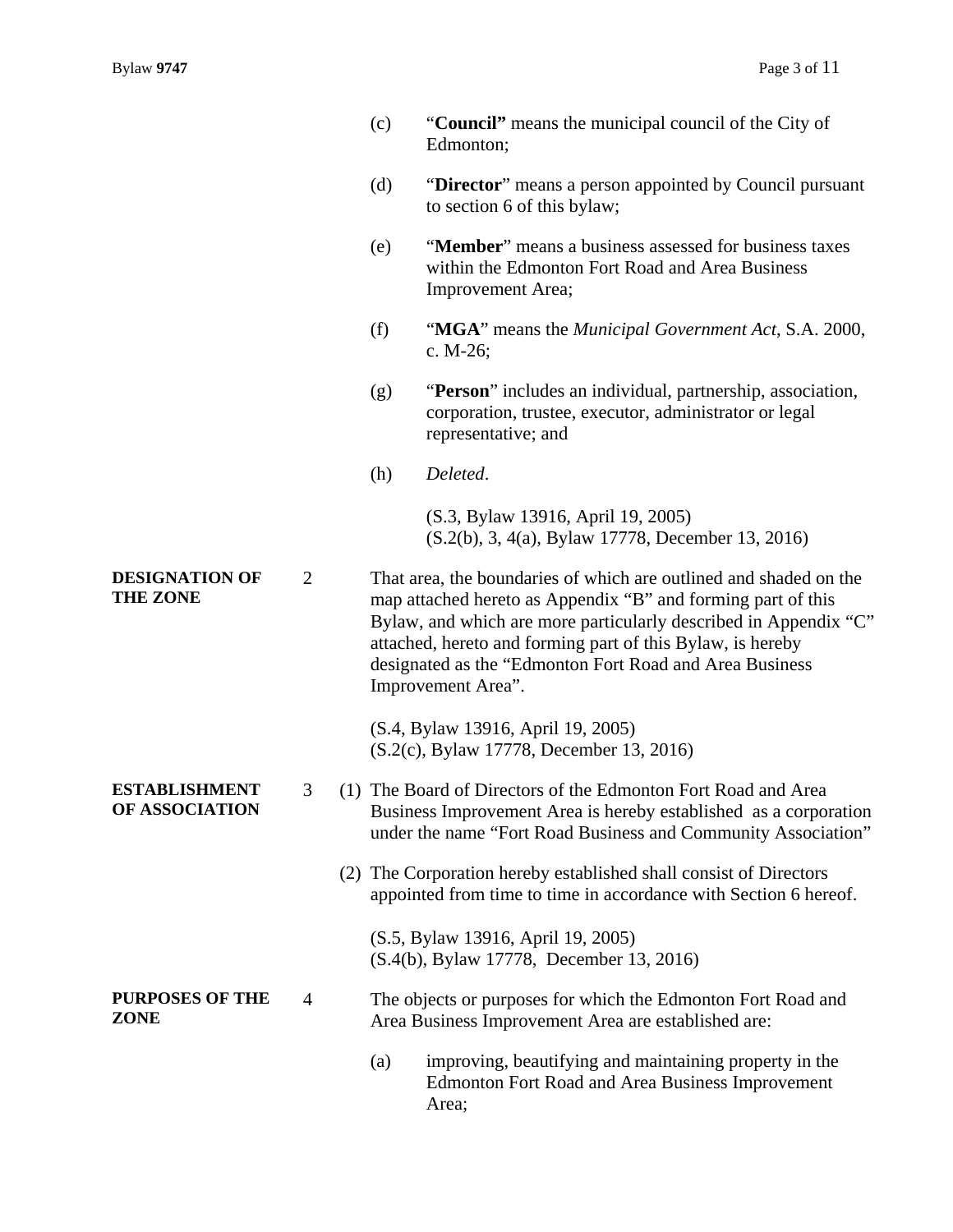|                                        |   |                                     | (b)                                                                                                | developing, improving, and maintaining public parking;<br>and                                                                                                                                                                                                                                                                                                                                                                         |
|----------------------------------------|---|-------------------------------------|----------------------------------------------------------------------------------------------------|---------------------------------------------------------------------------------------------------------------------------------------------------------------------------------------------------------------------------------------------------------------------------------------------------------------------------------------------------------------------------------------------------------------------------------------|
|                                        |   |                                     | (c)                                                                                                | promoting the Edmonton Fort Road and Area Business<br>Improvement Area as a business or shopping district.                                                                                                                                                                                                                                                                                                                            |
|                                        |   |                                     |                                                                                                    | (S.4(c)Bylaw 17778, December 13, 2016)                                                                                                                                                                                                                                                                                                                                                                                                |
| <b>POWERS OF</b><br><b>ASSOCIATION</b> | 5 |                                     |                                                                                                    | (1) Subject to the provisions of this bylaw and every other applicable<br>bylaw of the City or statute or regulations of the Province, the<br>Edmonton Fort Road and Area Business Improvement Area shall<br>have the power to do all things necessarily incidental to the<br>attainment of its objects.                                                                                                                              |
|                                        |   |                                     |                                                                                                    | (2) Nothing in this bylaw shall be construed as giving the Edmonton<br>Fort Road and Area Business Improvement Area the power to<br>borrow money or otherwise pledge its assets without the express<br>direction of Council.                                                                                                                                                                                                          |
|                                        |   |                                     |                                                                                                    | (S.4(d), Bylaw 17778, December 13, 2016)                                                                                                                                                                                                                                                                                                                                                                                              |
| <b>DIRECTORS</b>                       | 6 | Council.<br>than fifteen Directors. |                                                                                                    | (1) The Board of the Edmonton Fort Road and Area Business<br>Improvement Area shall consist of fifteen Directors appointed by                                                                                                                                                                                                                                                                                                         |
|                                        |   |                                     |                                                                                                    | (2) At the recommendation of the Board, Council may appoint fewer                                                                                                                                                                                                                                                                                                                                                                     |
|                                        |   |                                     | (3) Each appointment made by Council is for a term of one year with<br>no maximum number of terms. |                                                                                                                                                                                                                                                                                                                                                                                                                                       |
|                                        |   |                                     |                                                                                                    | (4) No person shall be appointed as a Director unless that person:                                                                                                                                                                                                                                                                                                                                                                    |
|                                        |   |                                     |                                                                                                    | (a) has been nominated in writing, submitted to the Board<br>before close of nominations, for appointment as a Director,<br>by any person in the Edmonton Fort Road and Area<br>Business Improvement Area who is shown on the current<br>assessment roll of the City as being assessed for business<br>taxes with respect to a business carried on within the<br><b>Edmonton Fort Road and Area Business Improvement</b><br>Area, and |
|                                        |   |                                     | (b)                                                                                                | has consented to act as a Director, in writing submitted to<br>the Board prior to that person's appointment.                                                                                                                                                                                                                                                                                                                          |
|                                        |   |                                     |                                                                                                    | (S.4(e), Bylaw 17778, December 13, 2016)                                                                                                                                                                                                                                                                                                                                                                                              |
|                                        |   |                                     |                                                                                                    | (5) A majority of existing, appointed members constitutes quorum.                                                                                                                                                                                                                                                                                                                                                                     |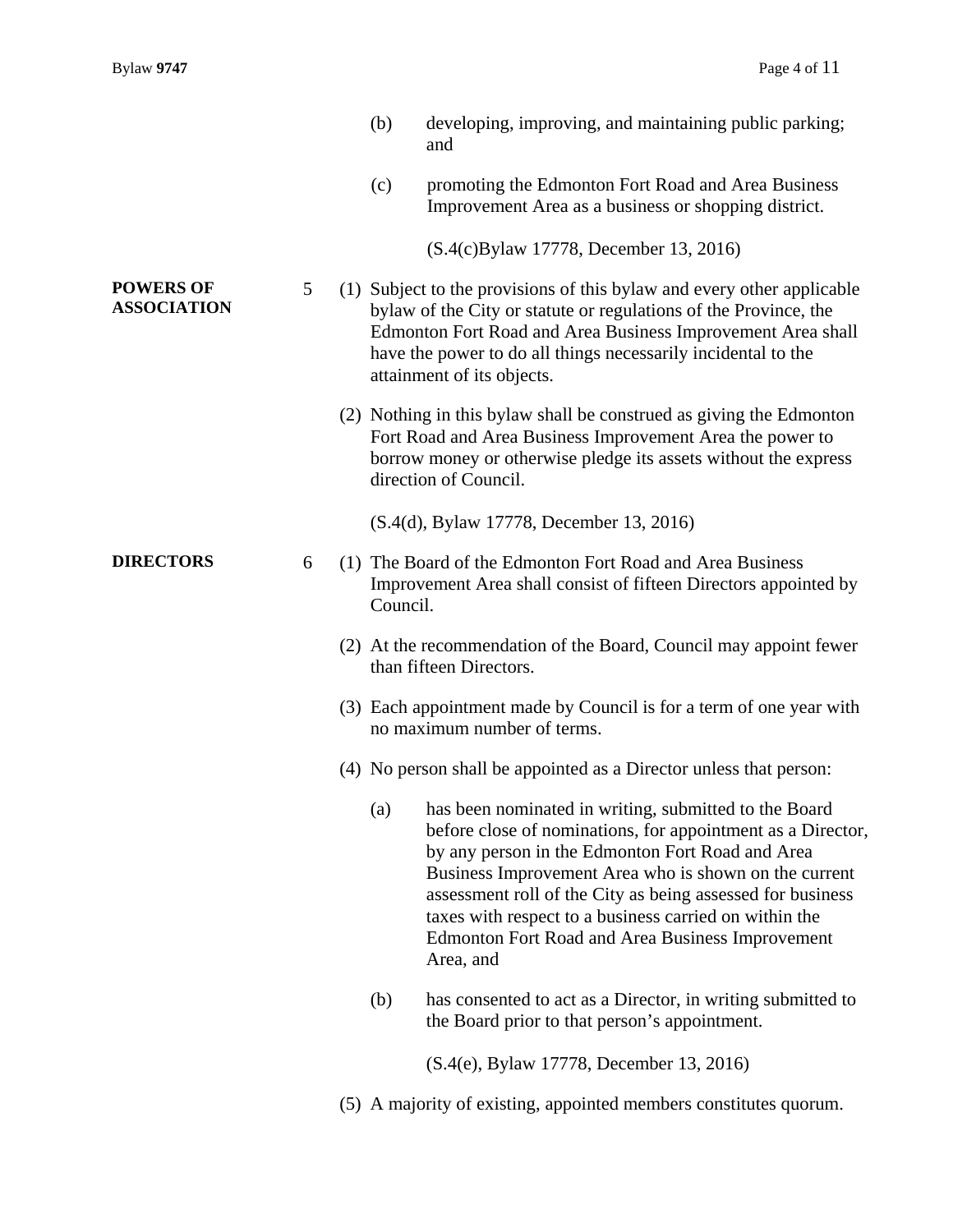| <b>REMUNERATION</b>                       | $\tau$ | (1) The position of a Director is voluntary, and no remuneration will<br>be paid for services as a Director.                                                                                                                                                                                                                     |
|-------------------------------------------|--------|----------------------------------------------------------------------------------------------------------------------------------------------------------------------------------------------------------------------------------------------------------------------------------------------------------------------------------|
|                                           |        | (2) Directors shall be reimbursed for expenses necessarily incurred in<br>the performance of duties as a Director.                                                                                                                                                                                                               |
| <b>PROCEDURES FOR</b><br><b>THE BOARD</b> | 8      | (1) The Board shall manage the business and affairs of the Edmonton<br>Fort Road and Area Business Improvement Area.                                                                                                                                                                                                             |
|                                           |        | (2) The Board shall meet at least quarterly and may meet more<br>frequently, as it sees fit, for the dispatch of business.                                                                                                                                                                                                       |
|                                           |        | (3) The Directors shall:                                                                                                                                                                                                                                                                                                         |
|                                           |        | elect one of their number as Chair of the Board to preside at<br>(a)<br>all meetings of the Board, and                                                                                                                                                                                                                           |
|                                           |        | determine the period for which that person is to hold office.<br>(b)                                                                                                                                                                                                                                                             |
|                                           |        | $(4)$ If the Chair is not present within fifteen $(15)$ minutes from the time<br>fixed for the holding of any meeting, the Directors present shall<br>choose one of their number to be the Chair of the meeting.                                                                                                                 |
|                                           |        | (5) A motion is lost when the vote is tied.                                                                                                                                                                                                                                                                                      |
|                                           |        | (6) The Board may delegate any of the Board's powers to a committee<br>or committees consisting of one or more Directors.                                                                                                                                                                                                        |
|                                           |        | (S.4(f), Bylaw 17778, December 13, 2016)                                                                                                                                                                                                                                                                                         |
| <b>FINANCIAL</b><br><b>MATTERS</b>        | 9      | (1) The financial year of the Board is the calendar year.                                                                                                                                                                                                                                                                        |
|                                           |        | (2) The Board may appoint such officers of the Edmonton Fort Road<br>and Area Business Improvement Area as the Board sees fit and<br>may specify the powers and duties of such officers and, subject to<br>the provisions of this bylaw, may delegate to any officer such of<br>the powers of the Board as the Board thinks fit. |
|                                           |        | (3) If a Director or a Director's family member, as defined within the<br>MGA, has a pecuniary interest in a matter before the Board, the<br>Director shall be precluded from voting or participating in the<br>discussion.                                                                                                      |
|                                           |        | (4) The Edmonton Fort Road and Area Business Improvement Area<br>may have a corporate seal, which seal may be adopted or changed<br>from time to time by the Board and on which the name of the<br>Edmonton Fort Road and Area Business Improvement Area shall<br>appear.                                                        |
|                                           |        |                                                                                                                                                                                                                                                                                                                                  |

(5) The banking business of the Edmonton Fort Road and Area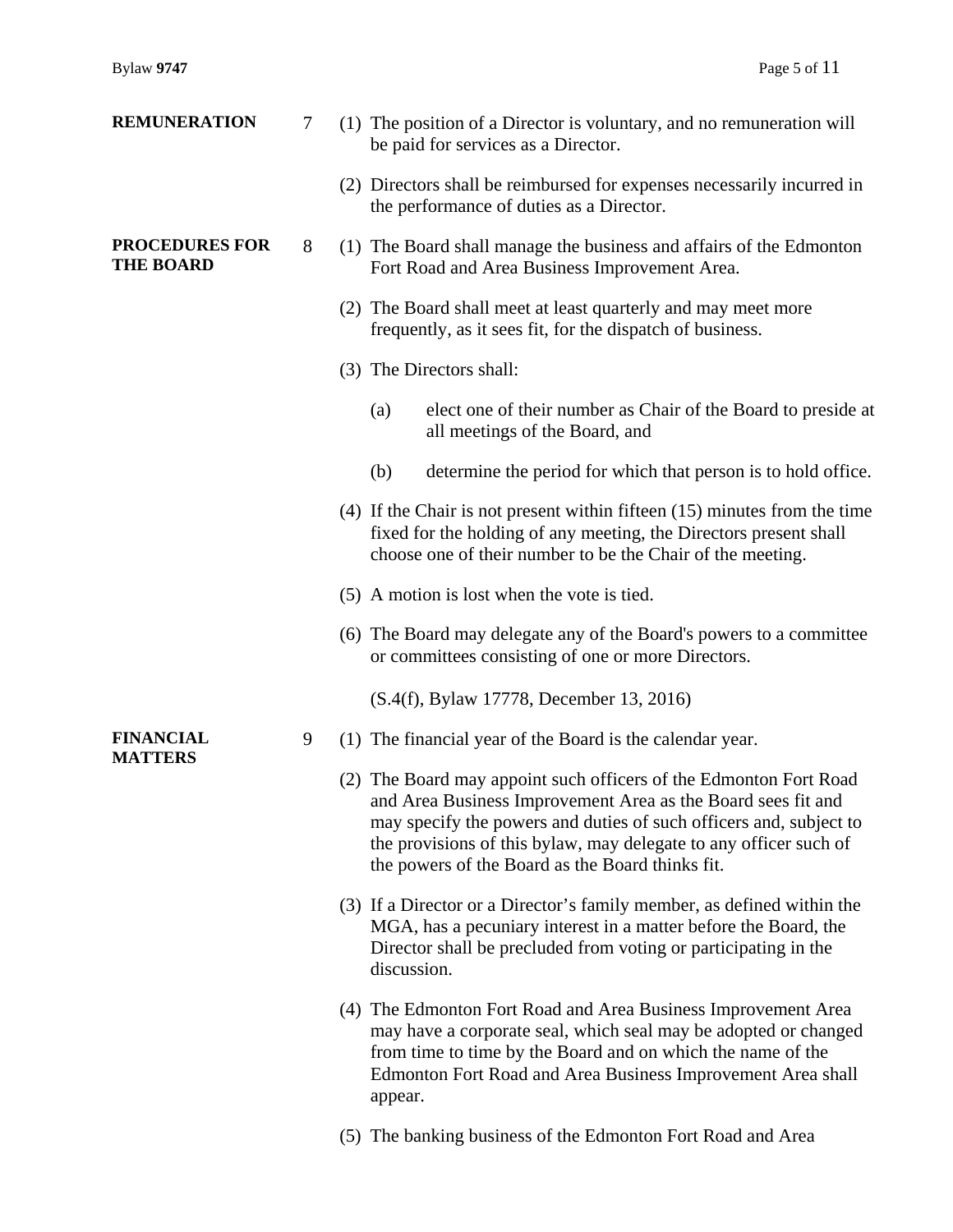Business Improvement Area shall be transacted with such banks or financial institutions as the Board may from time to time designate, and shall be transacted in accordance with such agreements, instructions, and delegations of power as the Board may from time to time prescribe.

- (6) The Board shall cause true accounts to be kept of the sums of money received and expended by the Edmonton Fort Road and Area Business Improvement Area and the matter or matters in respect of which such receipts and expenditures take place, all acquisitions and dispositions of property of the Association, and all the assets and liabilities of the Edmonton Fort Road and Area Business Improvement Area.
- (7) The books of account of the Edmonton Fort Road and Area Business Improvement Area shall be kept at such place or places as the Board thinks fit, and no person, other than a Director, an officer, the City Auditor, or an officer, accountant, or other person, whose duty to the Edmonton Fort Road and Area Business Improvement Area or to the Council require that person to do so, shall have any right to inspect any account or book or document of the Edmonton Fort Road and Area Business Improvement Area except as may be authorized by the Board, by Council, or by statute.
- (8) The Board shall, in each year at the time and in the form prescribed by the Council, submit to the Council, for its approval, estimates of revenues and expenditures expected to be received and made by the Edmonton Fort Road and Area Business Improvement Area for the next fiscal year.
- (9) The Board shall present and review these estimates with its Members at the annual general meeting and subsequently revise, if necessary, and approve them prior to their submission to Council.
- (10) The Board shall notify by mail, personal delivery, or a combination of the two, all businesses within the Edmonton Fort Road and Area Business Improvement Area listed in the current assessment roll of the proposed budget, and of the date and place when Council will consider approval of the proposed budget.

(S.4(g), Bylaw 17778, December 13, 2016)

- 10 (1) In each calendar year, prior to submitting its estimates of revenues and expenditures to Council, the Board shall hold an annual general meeting of all Members.
	- (2) Written notice of the annual meeting shall be sent by mail, personal delivery, or a combination of the two, to all Members, at

**ANNUAL GENERAL MEETINGS AND SPECIAL MEETINGS OF THE BOARD**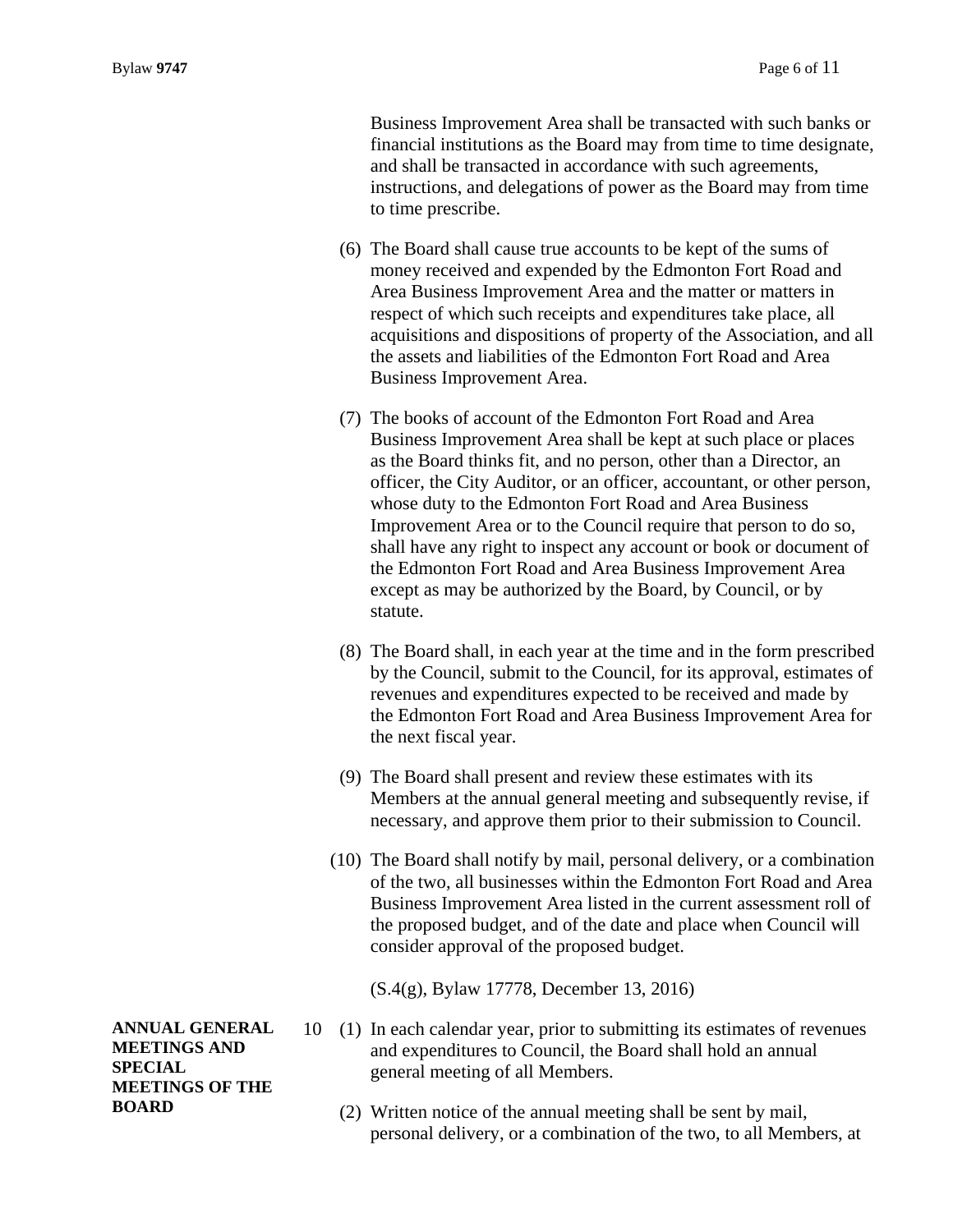|                      |        |                                                                                                                                                                                                                                                                                                                                                                                                                                        | least fourteen (14) days prior to the meeting date.                                                                                                                                                                                      |  |  |  |
|----------------------|--------|----------------------------------------------------------------------------------------------------------------------------------------------------------------------------------------------------------------------------------------------------------------------------------------------------------------------------------------------------------------------------------------------------------------------------------------|------------------------------------------------------------------------------------------------------------------------------------------------------------------------------------------------------------------------------------------|--|--|--|
|                      |        |                                                                                                                                                                                                                                                                                                                                                                                                                                        | (3) At the annual meeting the Board shall:                                                                                                                                                                                               |  |  |  |
|                      |        | (a)                                                                                                                                                                                                                                                                                                                                                                                                                                    | review with Members its estimates of revenues and<br>expenditures for the next calendar year;                                                                                                                                            |  |  |  |
|                      |        | (b)                                                                                                                                                                                                                                                                                                                                                                                                                                    | review with Members any nominations for new Directors<br>from the Members for the next calendar year received by<br>the Board prior to the meeting;                                                                                      |  |  |  |
|                      |        | (c)                                                                                                                                                                                                                                                                                                                                                                                                                                    | seek any additional nominations for new Directors for the<br>next calendar year; and                                                                                                                                                     |  |  |  |
|                      |        | (d)                                                                                                                                                                                                                                                                                                                                                                                                                                    | close the nomination period permanently for new Directors<br>for the next calendar year.                                                                                                                                                 |  |  |  |
|                      | apply: |                                                                                                                                                                                                                                                                                                                                                                                                                                        | (4) For the purposes of any vote of the membership during the annual<br>meeting or a special meeting, the following voting procedures shall                                                                                              |  |  |  |
|                      |        | (a)                                                                                                                                                                                                                                                                                                                                                                                                                                    | Each Member shall be entitled to one vote;                                                                                                                                                                                               |  |  |  |
|                      |        | (b)                                                                                                                                                                                                                                                                                                                                                                                                                                    | In order to be eligible to vote, each representative shall<br>present to the Board upon arrival at the meeting, an original<br>signed statement giving the bearer permission to represent<br>the Member in any vote at that meeting; and |  |  |  |
|                      |        | (c)                                                                                                                                                                                                                                                                                                                                                                                                                                    | Motions are passed by a majority of the votes cast by the<br>Members present at the meeting.<br>$(S.6(4.0 – 10.4), Bylaw 13916, April 19, 2005)$                                                                                         |  |  |  |
| <b>ANNUAL REPORT</b> | 11     | The Board shall prepare and submit to Council an annual report of<br>the activity of the Edmonton Fort Road and Area Business<br>Improvement Area at the time specified by Council, together with<br>an audited financial statement of the Edmonton Fort Road and<br>Area Business Improvement Area comprised of an income and<br>expenditure account and a balance sheet and any other statements<br>and reports required by Council. |                                                                                                                                                                                                                                          |  |  |  |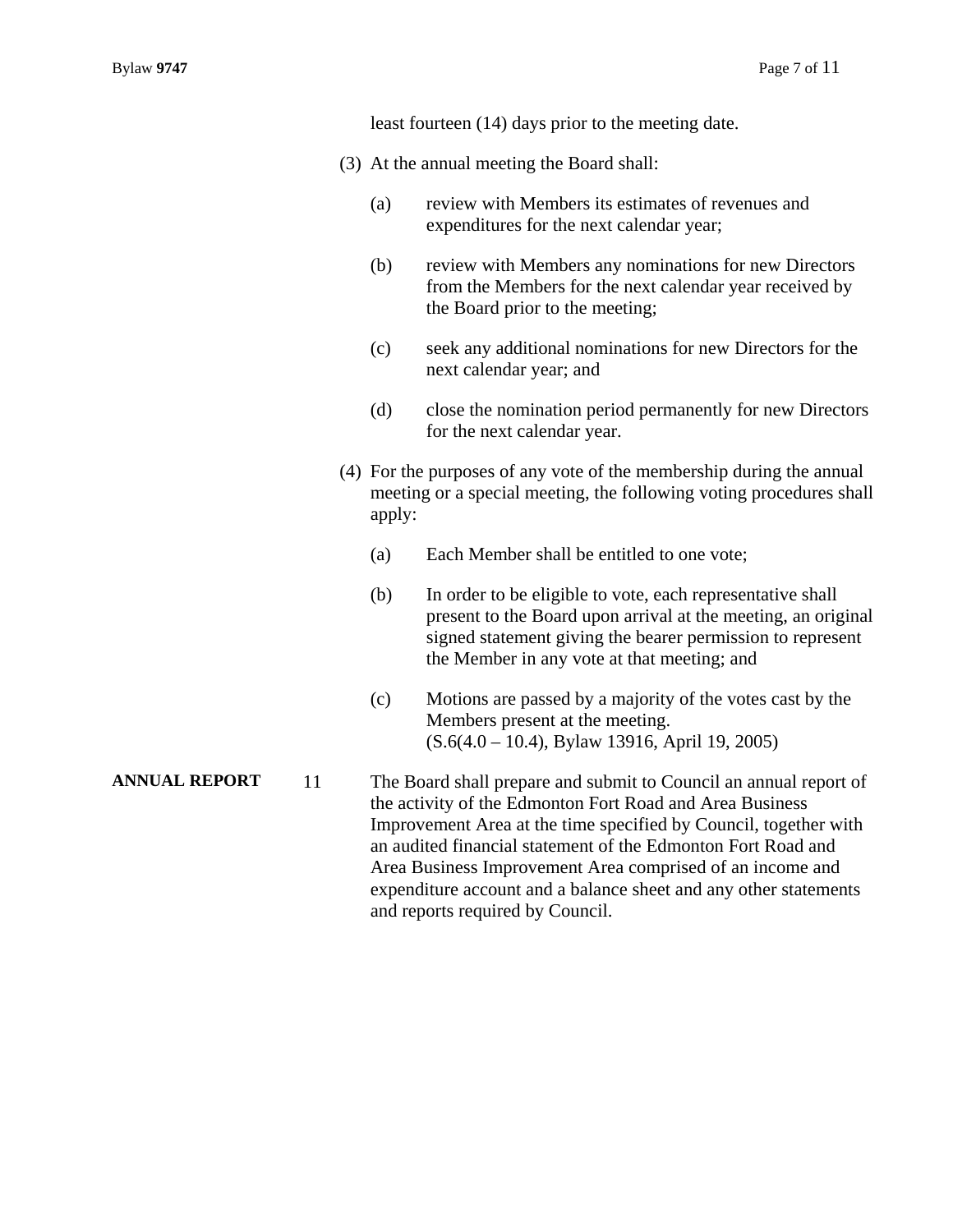(NOTE: Consolidation made under Section 69 of the *Municipal Government Act,* R.S.A. 2000, c.M-26 and Bylaw 16620 Section 16, and printed under the City Manager's authority)

Bylaw No. 9747 passed by Council August 20, 1991

Amendments:

Bylaw 10813 , July 12, 1994 Bylaw 10964 , June 6, 1995 Bylaw 13916 , April 19, 2005 Bylaw 14431 , December 12, 2006 Bylaw 17778 , December 13, 2016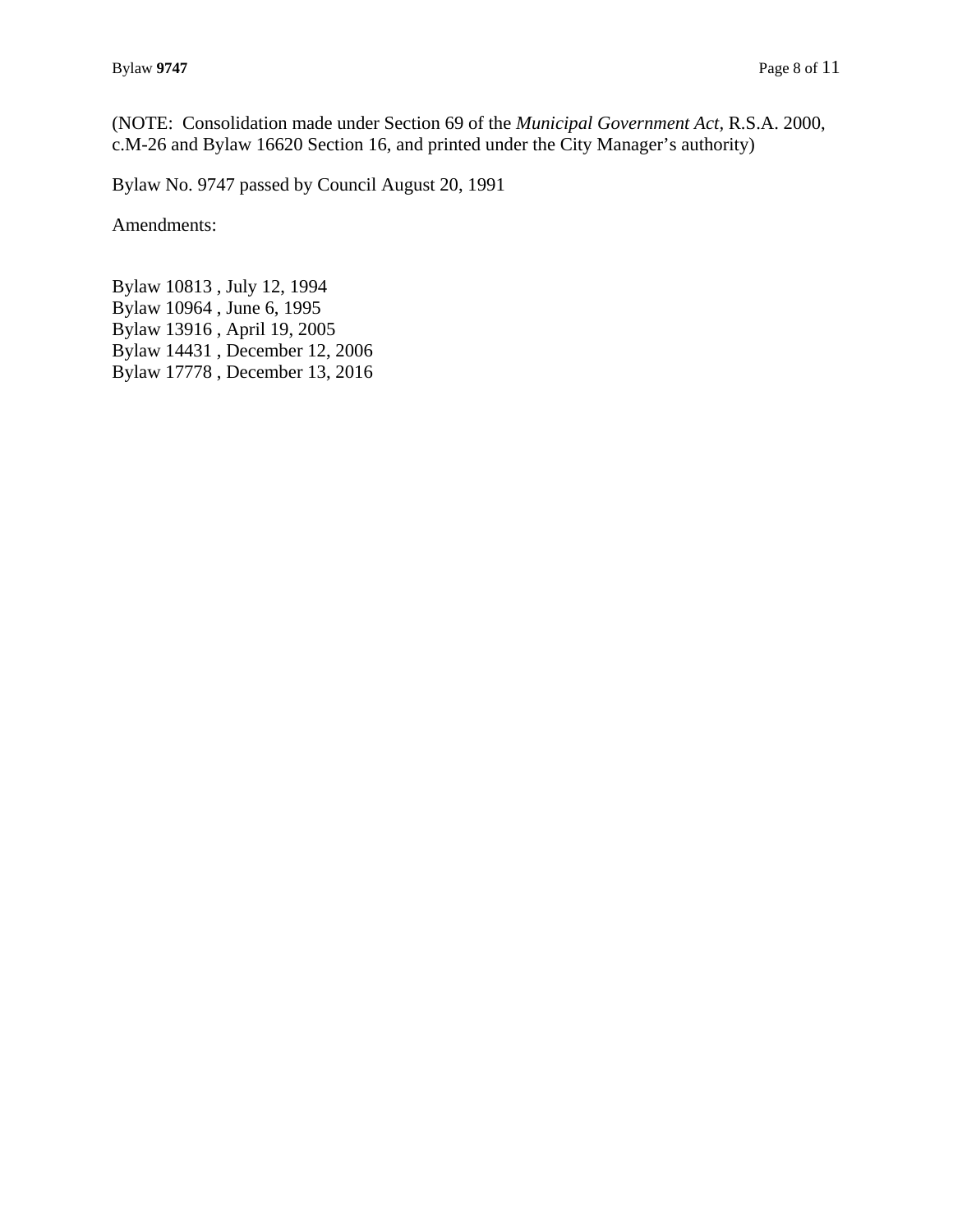

(S.1(a),Bylaw 14431, December 12, 2006) (S.2(d), Bylaw 17778, December 13, 2016)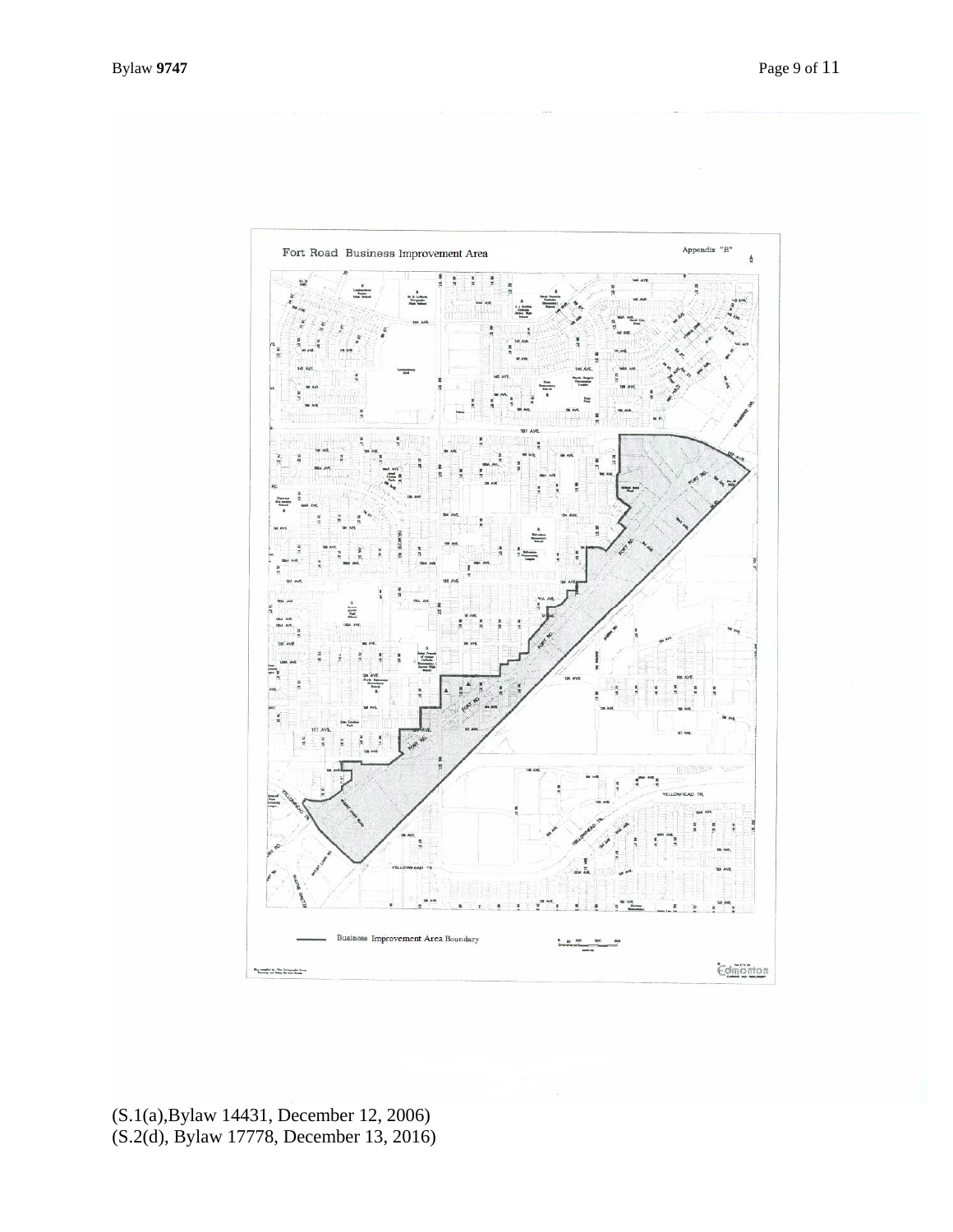#### **Appendix "C"**

#### BOUNDARIES OF THE EDMONTON FORT ROAD BUSINESS IMPROVEMENT AREA

The Edmonton Fort Road Business Improvement Area shall consist of all properties within the boundaries as illustrated in Schedule "A'. Such boundaries shall be described as follows:

1. All properties north of Fort Road and south of the following boundary:

Originating at the intersection of Yellowhead Trail and Fort Road;

Northwest along the northernmost boundary of Yellowhead Trail, across Fort Road to the point where 125 Avenue connects to Yellowhead Trail westbound; Northeast along 125 Avenue to 71 Street; Northeast across 71 Street along the lane that runs parallel to Fort Road, turning north along the lane that runs parallel to 71 Street, connecting to 126 Avenue; West along 126 Avenue to 71 Street; North along 71 Street to the Canadian National Railway Right-of-Way; East along the southernmost boundary of the Canadian National Railway Right-of-Way to Fort Road; Northeast along Fort Road to 68 Street; North along 68 Street to 127 Avenue; East along 127 Avenue to 67 Street; North along 67 Street to 128 Avenue; East along 128 Avenue to 66 Street; North along 66 Street to 129 Avenue; East along 129 Avenue to 63 Street; North along 63 Street to the easterly intersecting lane between 129 Avenue and 130 Avenue; East along the lane to 62 Street; North along 62 Street to the northernmost boundary of the southernmost lot (legal description: Plan 0425555 Block 15 Lot 14A) of the easterly adjacent block; East along the northerly boundary of that lot (legal description: Plan 0425555 Block 15 Lot 14A) to the lane; North along the lane and following its easternmost divergence to 131 Avenue; North between the second lot (legal description: Plan 4800KS Block 40 Lot 16) and third lot (legal description: Plan 4800KS Block 40 Lot 18) east of 61 Street to the lane; East along the lane to 59 Street; North along 59 Street to 132 Avenue; East along 132 Avenue to the northerly intersecting lane between 59 Street and Fort Road; North along the lane to 133 Avenue; East along 133 Avenue to the northeasterly intersecting lane between 58 Street and Fort Road; Northeast along the lane to 134 Avenue; Northwest along 134 Avenue to 56 Street; Northeast along 56 Street to 134A Avenue; Northwest along 134A Avenue to 57 Street;